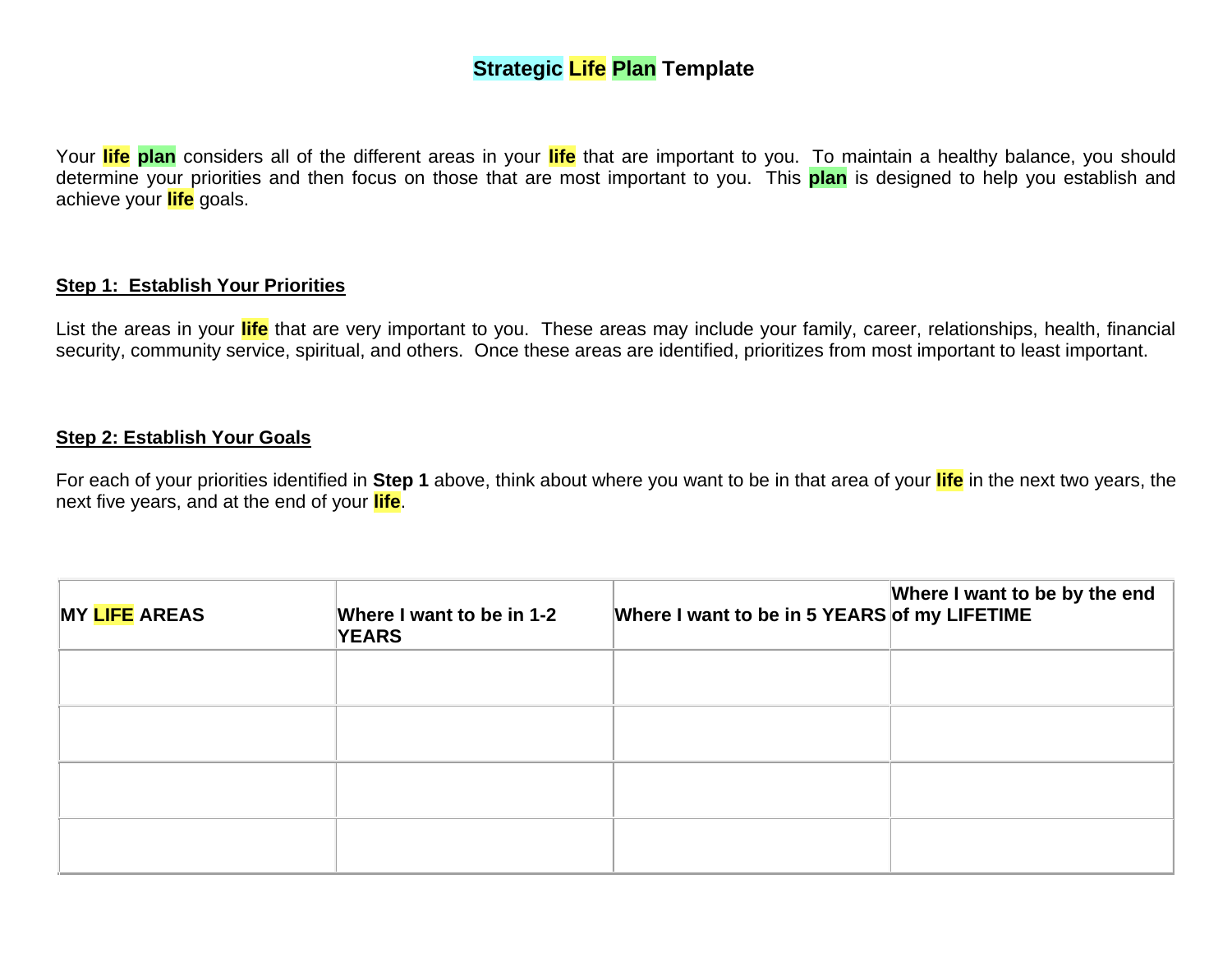### **Step 3: Develop Your Action Plan**

The writing of a detailed **plan** is essential to your success. It is the process you set in place to get you where you want to be and help you accomplish your goals. It must be detailed with complete action steps and deadlines. Without specific steps and dates, your chances of implementing your **strategic life plan** are reduced significantly. Actually, without these - all you have is a wish list - not a **plan**. Consider using the SMART Model: **S**pecific, **M**easurable, **A**ttainable, **R**ealistic and within a specific **T**imeframe.

You will need to identify detailed steps for each one of the "Goals" you wrote in **Step 2** above. The following page shows a sample of one **Life** Area (Career), one goal and its action steps.

You will only start your **plan** here, but it must end up as complete as possible. *What gets planned – gets done*! It needs to become a part of the substance of your daily schedule, and thus, your **life** (so you can make your **life** happen.)

Keep in mind that although writing the **plan** is critically important, no part of it is written in stone - not your purpose, or any of the goals or steps. Just as in a **strategic plan** in business or organizations, things will change. So, it is also in your personal **strategic plan**: **life** intervenes from time to time, requiring changes in timing, steps, and resources. Sometimes you might just simply change your mind about a particular goal, but to get anywhere, you must start somewhere.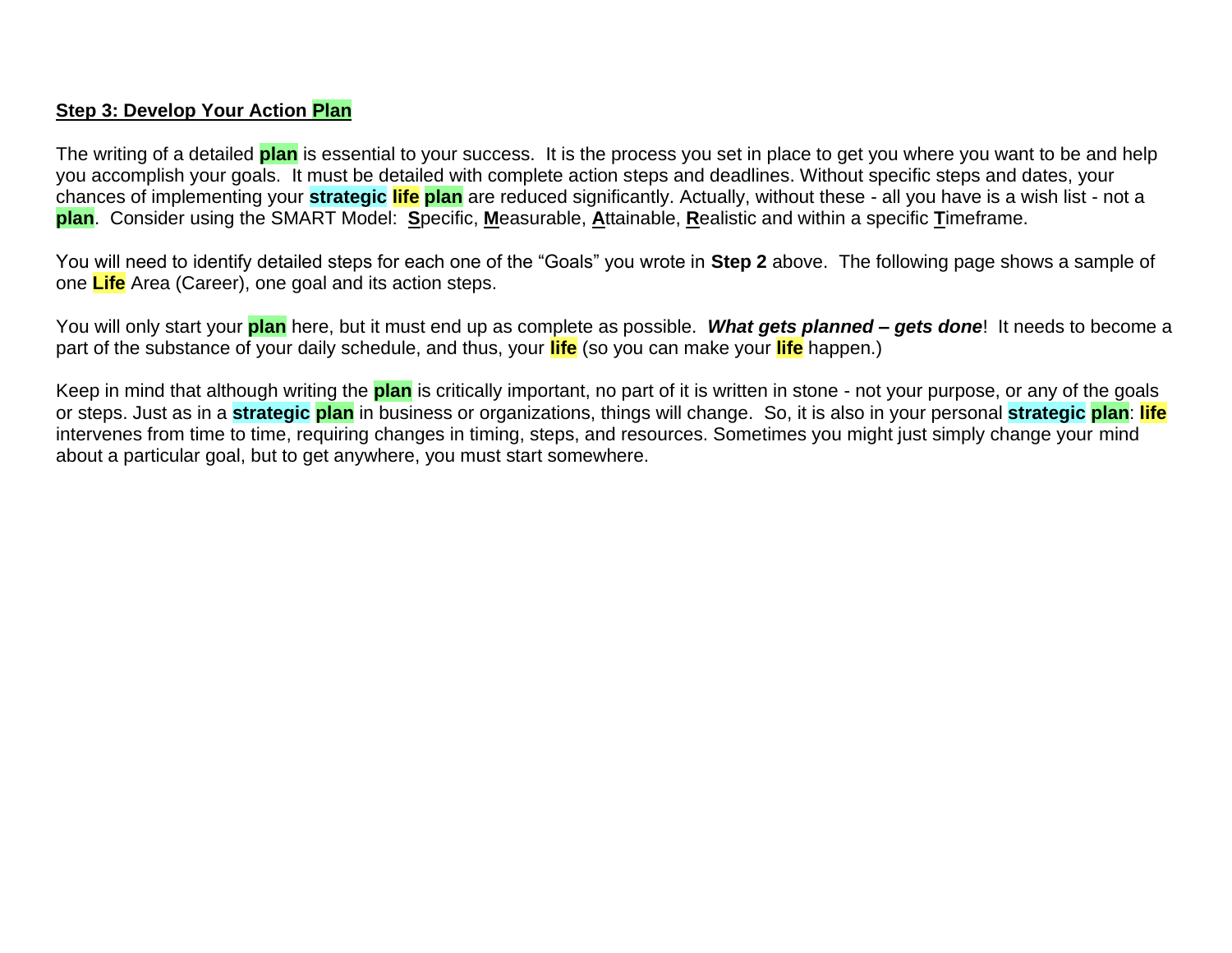| <b>Life Area: Career</b>                                                |                                                                                    |                              |
|-------------------------------------------------------------------------|------------------------------------------------------------------------------------|------------------------------|
| <b>GOALS</b>                                                            | <b>ACTION STEPS</b>                                                                | <b>DEADLINES</b>             |
| Attain a new title/position with increased<br>responsibility and salary |                                                                                    | By the end of the<br>next FY |
|                                                                         | 1) Develop my leadership skills                                                    | 1/30                         |
|                                                                         | Identify a course/program I can attend as part of my $ 11/5 $<br>Prof. Dev.        |                              |
|                                                                         | - Identify a potential mentor $-$ and ask if she/he will help 11/10<br>guide me    |                              |
|                                                                         | 2) Seek more visible assignments                                                   | 1/30                         |
|                                                                         | Ask my mentor to support my exposure/visibility                                    | 2/15                         |
|                                                                         | Find out what's coming up                                                          | 2/28                         |
|                                                                         | Tell my boss I would like the _____ assignment to gain<br>more experience/exposure | 3/15                         |
|                                                                         | 3) Get more experience across the company                                          | 4/30                         |
|                                                                         | Volunteer to help other workers/put in overtime                                    | 3/31                         |
|                                                                         | Talk to HR about potential upcoming positions out of<br>my area                    | 4/15                         |
|                                                                         | 4) Sign up for HR training sessions                                                | 5/30                         |
|                                                                         | Take a course on interviewing                                                      |                              |
|                                                                         | Take a course on business communications                                           |                              |
|                                                                         | 5) Start applying for opening(s) within my new skill set                           | 6/5                          |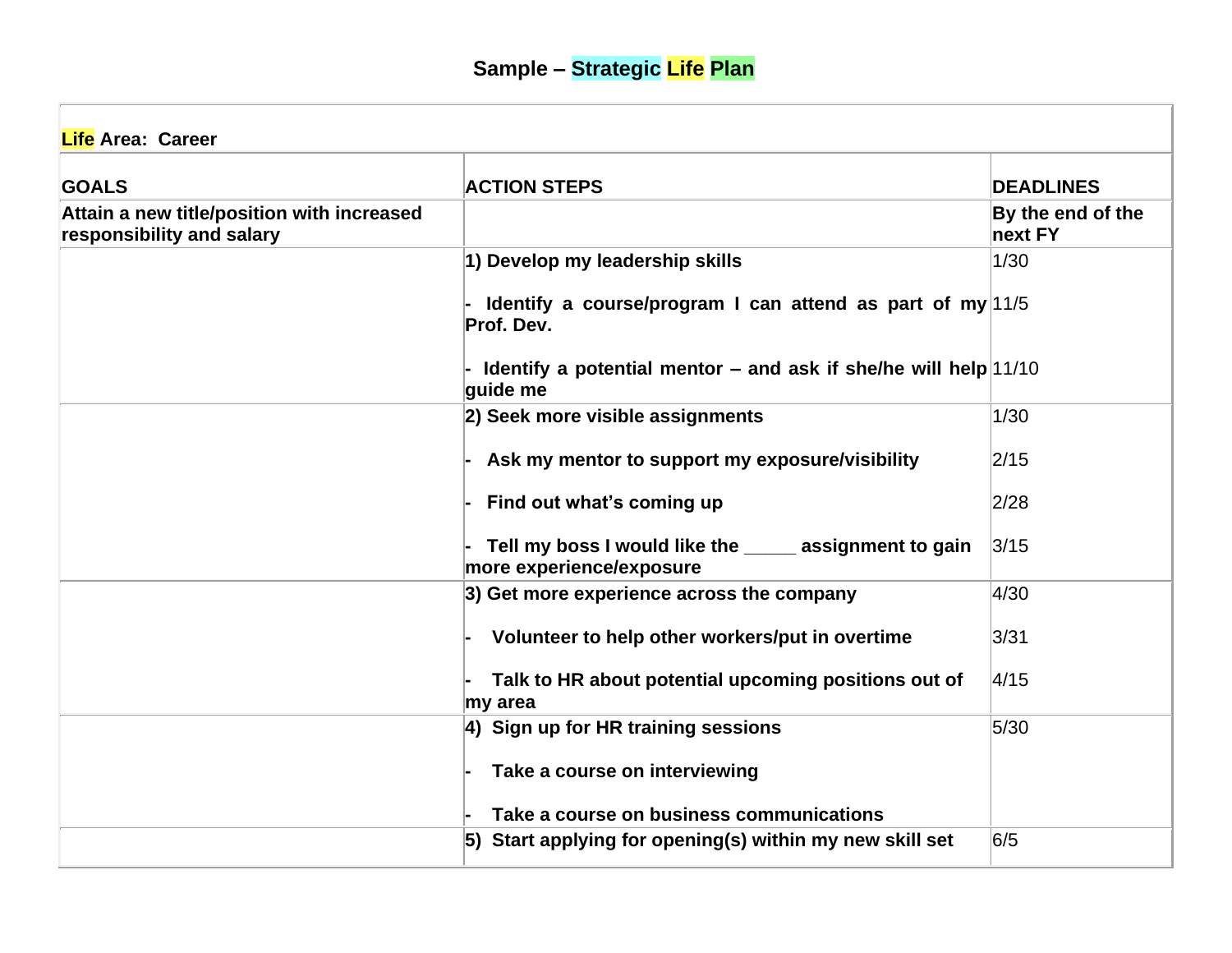# **My Strategic Life Plan Template**

| My Life Area:   |                        |                     |  |  |
|-----------------|------------------------|---------------------|--|--|
| <b>MY GOALS</b> | <b>MY ACTION STEPS</b> | <b>MY DEADLINES</b> |  |  |
|                 |                        |                     |  |  |
|                 |                        |                     |  |  |
|                 |                        |                     |  |  |
|                 |                        |                     |  |  |
|                 |                        |                     |  |  |
|                 |                        |                     |  |  |